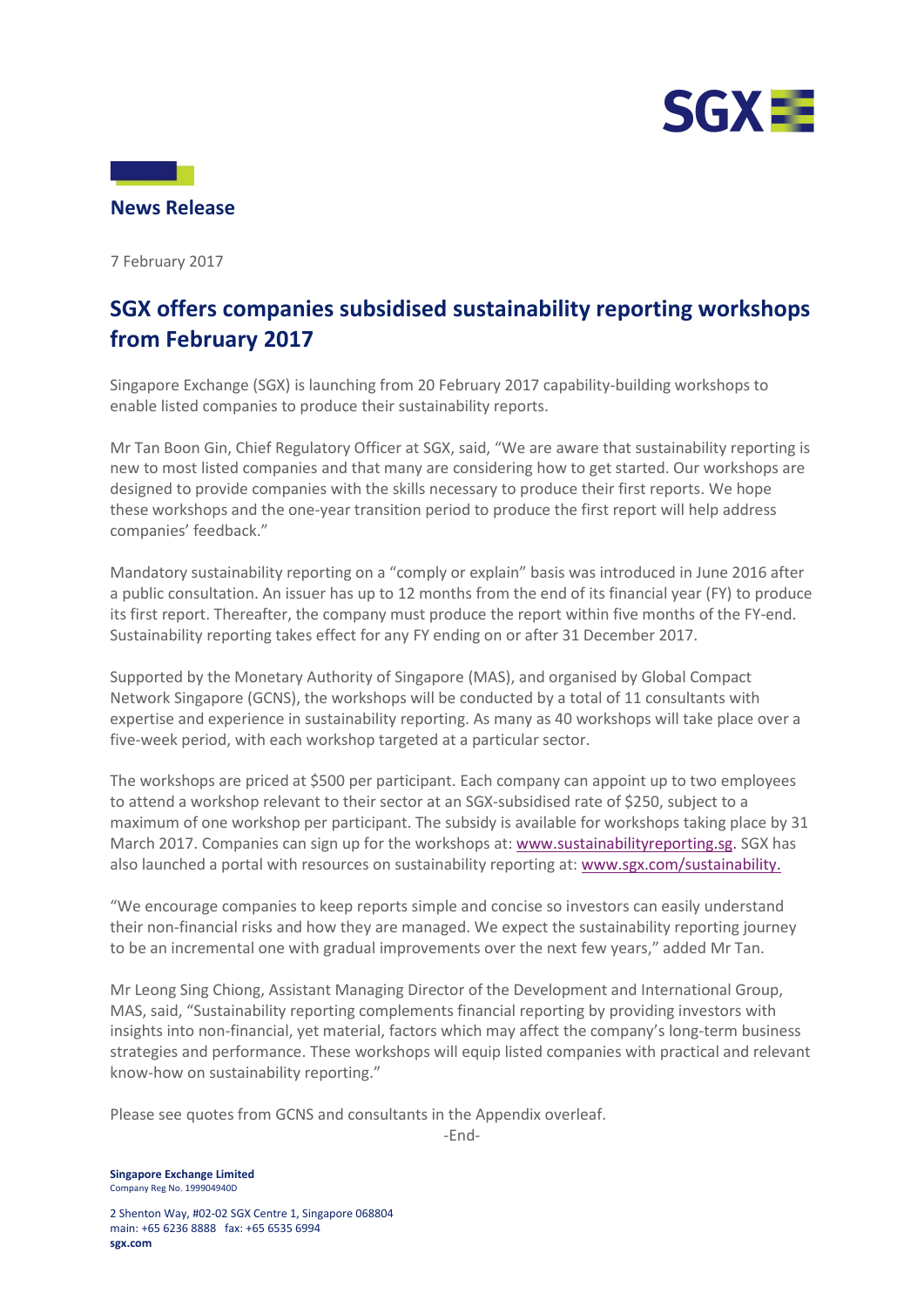## **Appendix**

The following are quotes from GCNS and the consultants involved in the sustainability reporting capability-building workshops.

Ho Meng Kit, Vice President of the GCNS Management Committee and Chief Executive Officer of the Singapore Business Federation, said, "Global Compact Network Singapore (GCNS) is delighted to be the appointed organiser of the Singapore Exchange workshops to assist listed companies in strengthening their sustainability reporting capability. This presents an opportunity for Singaporelisted companies to be more attractive to a global market seeking investment in entities with sound sustainability practices."

Junice Yeo, Director, Southeast Asia, Corporate Citizenship, said, "That the nation's main bourse has appointed the UN Global Compact Network in Singapore to organise capability-building workshops is a signal of the progress in corporate sustainability. There is no doubt this will only strengthen corporate governance and reporting standards for Singapore businesses, and we at Corporate Citizenship are very excited to play a role in helping with this momentum forward."

Mabel Wong, Executive Director, CSR Asia, said, "CSR Asia welcomes the launch of the Sustainability Reporting workshops in Singapore. We look forward to continuing our work with the business community, SGX and Global Compact Network Singapore to drive sustainable business practices."

Rajesh Chhabara, Managing Director, CSRWorks International, said, "We are very pleased that GCNS is appointed by SGX to help listed companies to adopt sustainability reporting and will be working closely to deliver some of these workshops. Sustainability reporting is a relatively new area for Singapore companies. They will need new skills and knowledge to effectively embrace sustainability reporting to match their international peers. GCNS' efforts to engage experienced sustainability reporting consulting firms to offer training is a critical step in the direction of building local capacity and expertise. This initiative will help participating companies produce international quality sustainability reports to meet investors' expectations. The training programmes will particularly help listed SMEs to meet their new sustainability reporting obligations within their limited resources."

Kwak Seung Hyun, Regional Sustainability Manager, Asia Pacific, DNV GL Business Assurance, said, "At DNV GL, corporate sustainability means delivering long-term value in financial, environmental, social and ethical terms. This is enshrined in the Group's purpose, vision and values. As part of our vision to have a global impact for a safe and sustainable future, we support the UN Sustainable Development Goal 17 on partnerships. Through collaborations with Global Compact Network Singapore since 2013, we strive to empower the industry with the necessary competence and take sustainability reporting to the next level."

Jennifer Rogers, L&D Growth Leader, ASEAN, Japan and Korea, DuPont Sustainable Solutions, said, "DuPont creates shareholder and societal value by generating practical, energy-efficient solutions in the global communities in which we operate. We continuously strive to improve our own integrated practices, and collaborate with others, that push beyond sustainability and achieve operational excellence. We are delighted to work with Global Compact to help companies, not only with their Sustainability Reporting, but to go beyond, and deliver operational improvements aligned with the ESG goals for all organisations."

Jean-Pierre Dalla Palma, Director of Ere-S and Certified Lead Sustainability Assurance Practitioner, said, "Ere-S is proud to be part of SGX's initiative to provide sustainability reporting training which Global Compact Network Singapore will organise and our community of consultants will deliver. By

**Singapore Exchange Limited** Company Reg No. 199904940D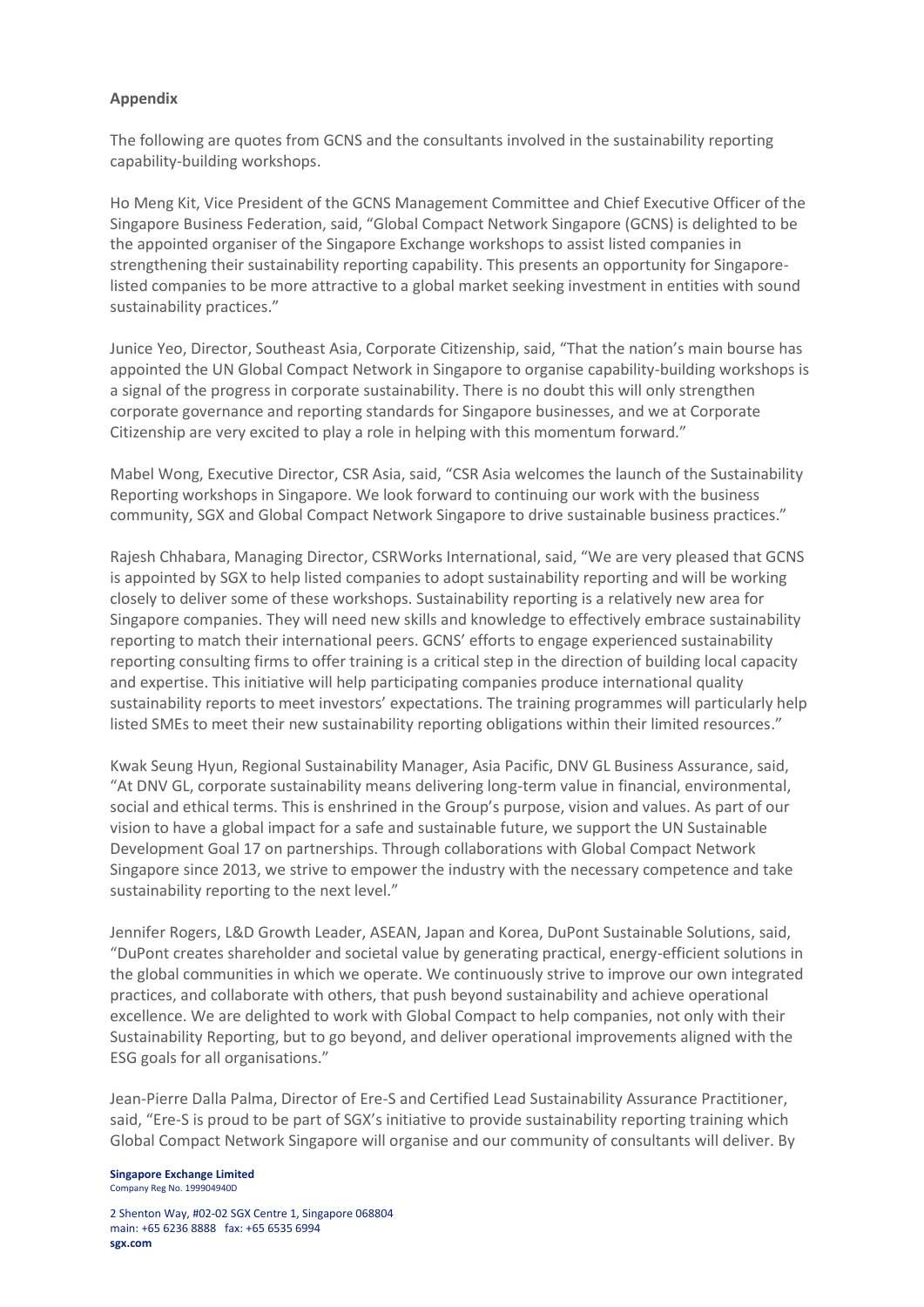establishing such a unique pool of experts and trainers, this programme will be of great help for all organisations that are starting their sustainability reporting journey."

Nat Vanitchyangkul, Partner, ASEAN Corporates, ERM, "ERM is pleased to be part of providing support through SGX and Global Compact Network Singapore to SGX-listed firms on the new sustainability reporting rules. As a global sustainability consultancy with services in environmental, health, safety, risk and social impacts with 160 offices in over 40 countries, we will be bringing our diverse expertise and experience in sustainability strategy, reporting, and assessment across various industry sectors to this important journey for the participants."

K Sadashiv, Managing Director of Climate Change & Sustainability Services, Ernst & Young LLP, said, "SGX's sustainability reporting requirement is a step in the right direction for companies which are seeking to meet their stakeholders' expectations around increased disclosure of non-financial policies and performance. For companies doing this for the first time, formal training such as the one provided by SGX and organised by GCNS will be of great benefit towards ensuring a great report."

Ian Hong, Partner, Sustainability Advisory & Assurance at KPMG in Singapore, said, "Companies need to think about how to integrate sustainability into the core of their business operations in a practical and efficient manner. There is no one-size-fits-all approach. The workshops provide companies with points of reference as they develop the implementation approach best suited for their individual business needs, the end result being the publication of a report reflective of their sustainability priorities from a strategic perspective."

Carrie Johnson, Director of Paia Consulting, a specialist sustainability consultancy, said, "It is great that SGX has appointed GCNS to organise the workshops which will encourage companies to start reporting early. Having helped SGX-listed companies on sustainability reporting for over a decade, early starters are more likely to gain from the business opportunities that sustainability management can bring."

Fang Eu-Lin, Sustainability Leader, PwC Singapore, said, "There are many factors that come into play when reporting on sustainability and it is crucial that companies are able to take concrete steps towards understanding the different elements. We are happy to play a part to help inform and share knowledge with SGX-listed companies to understand what they need to do when it comes to sustainability reporting."

**Singapore Exchange Limited** Company Reg No. 199904940D